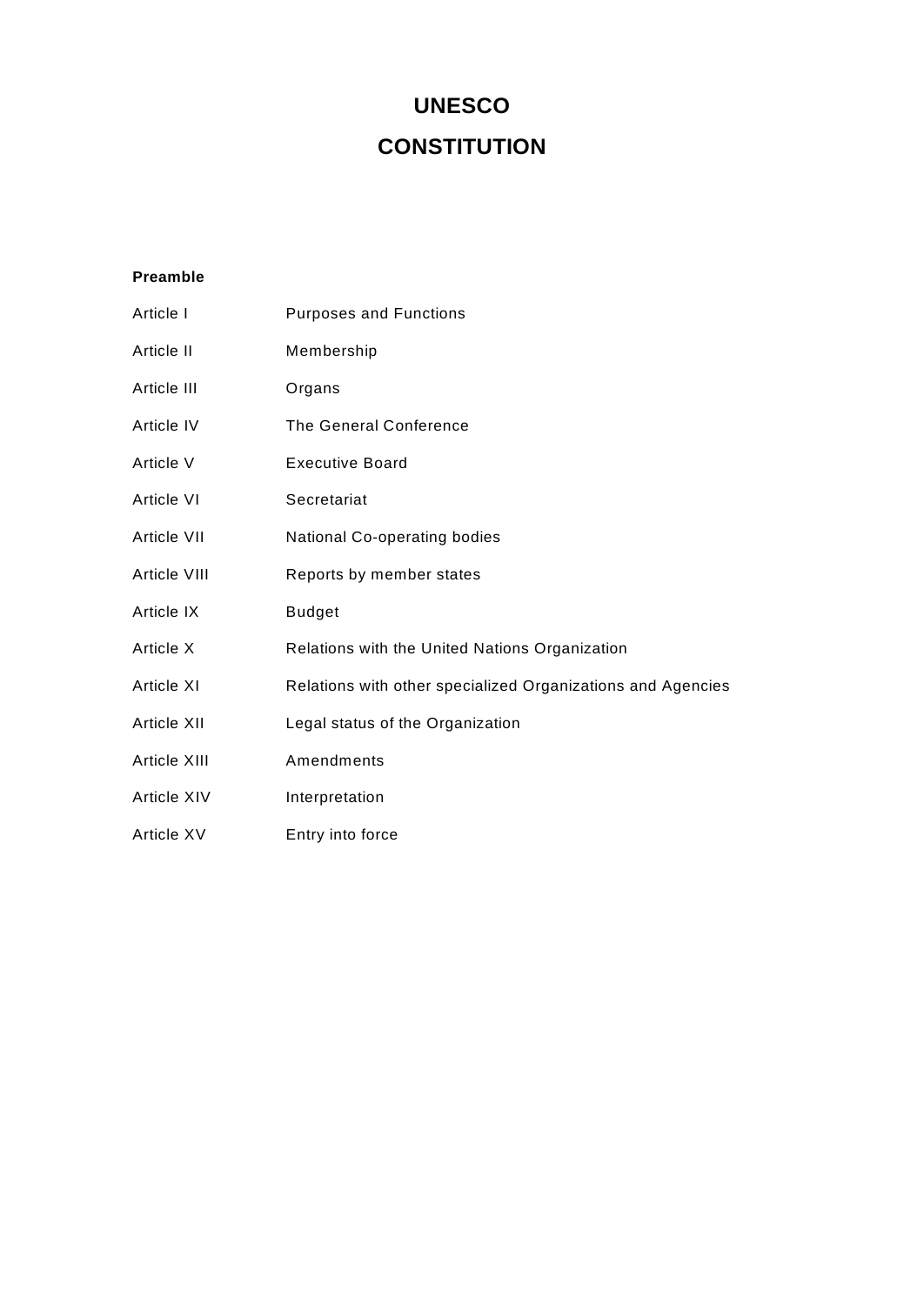#### **PREAMBLE**

<span id="page-1-0"></span>*The Governments of the States Parties to this Constitution on behalf of their peoples declare:*

That since wars begin in the minds of men, it is in the minds of men that the defences of peace must be constructed;

That ignorance of each other's ways and lives has been a common cause, throughout the history of mankind, of that suspicion and mistrust between the peoples of the world through which their differences have all too often broken into war;

That the great and terrible war which has now ended was a war made possible by the denial of the democratic principles of the dignity, equality and mutual respect of men, and by the propagation, in their place, through ignorance and prejudice, of the doctrine of the inequality of men and races;

That the wide diffusion of culture, and the education of humanity for justice and liberty and peace are indispensable to the dignity of man and constitute a sacred duty which all the nations must fulfil in a spirit of mutual assistance and concern;

That a peace based exclusively upon the political and economic arrangements of governments would not be a peace which could secure the unanimous, lasting and sincere support of the peoples of the world, and that the peace must therefore be founded, if it is not to fail, upon the intellectual and moral solidarity of mankind.

For these reasons, the States Parties to this Constitution, believing in full and equal opportunities for education for all, in the unrestricted pursuit of objective truth, and in the free exchange of ideas and knowledge, are agreed and determined to develop and to increase the means of communication between their peoples and to employ these means for the purposes of mutual understanding and a truer and more perfect knowledge of each other's lives;

In consequence whereof they do hereby create the United Nations Educational, Scientific and Cultural Organization for the purpose of advancing, through the educational and scientific and cultural relations of the peoples of the world, the objectives of international peace and of the common welfare of mankind for which the United Nations Organization was established and which its Charter proclaims.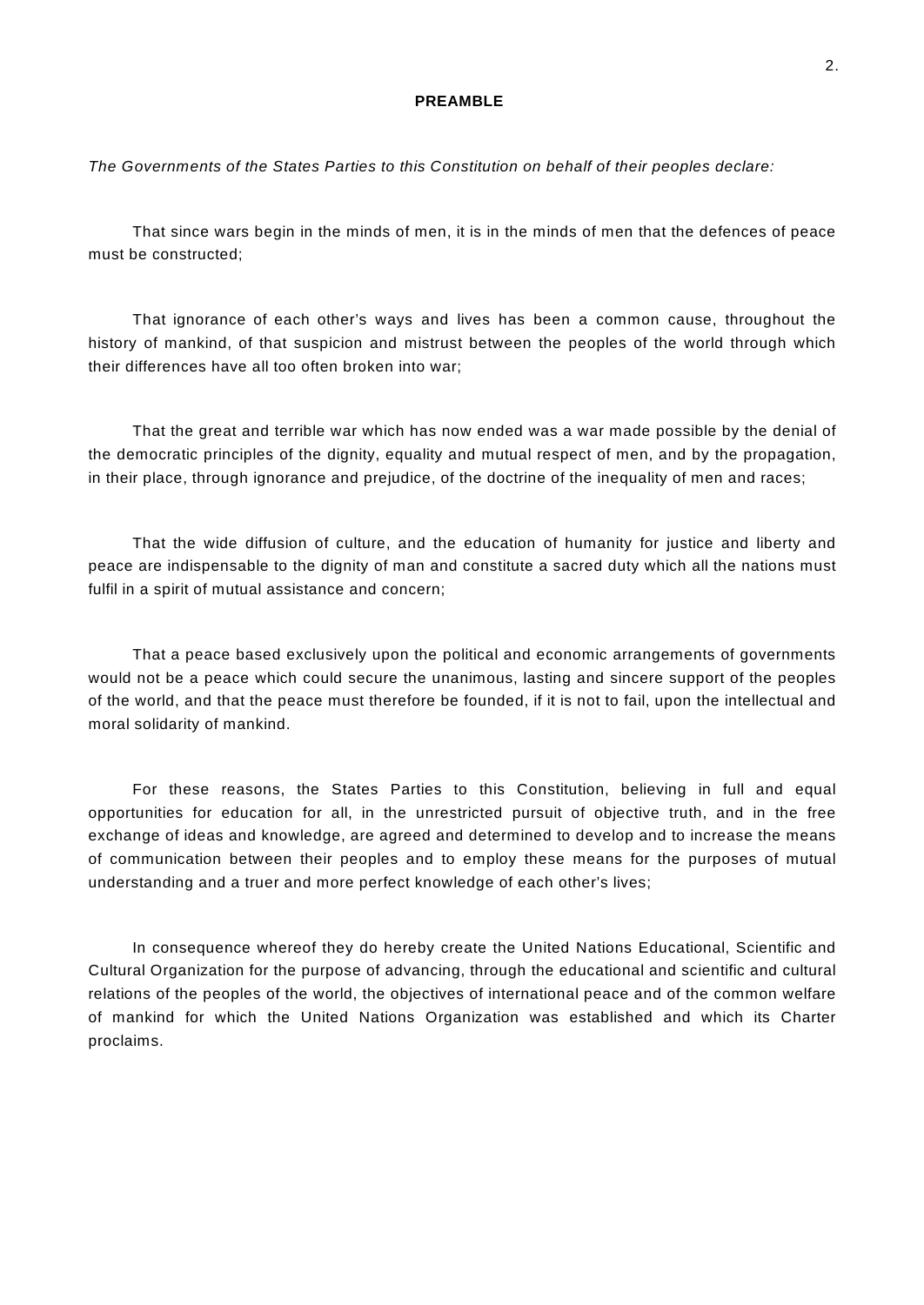## **ARTICLE I - PURPOSES AND FUNCTIONS**

- <span id="page-2-0"></span>1. The purpose of the Organization is to contribute to peace and security by promoting collaboration among the nations through education, science and culture in order to further universal respect for justice, for the rule of law and for the human rights and fundamental freedoms which are affirmed for the peoples of the world, without distinction of race, sex, language or religion, by the Charter of the United Nations.
- 2. To realize this purpose the Organization will:
	- (a) *Collaborate in the work of advancing the mutual knowledge* and understanding of peoples, through all means of mass communication and to that end recommend such international agreements as may be necessary to promote the free flow of ideas by word and image;
	- (b) *Give fresh impulse to popular education and to the spread of culture:*
		- By collaborating with Members, at their request, in the development of educational activities;
		- By instituting collaboration among the nations to advance the ideal of equality of educational opportunity without regard to race, sex or any distinctions, economic or social;
		- By suggesting educational methods best suited to prepare the children of the world for the responsibilities of freedom;
	- (c) *Maintain, increase and diffuse knowledge:*
		- By assuring the conservation and protection of the world's inheritance of books, works of art and monuments of history and science, and recommending to the nations concerned the necessary international conventions;
		- By encouraging co-operation among the nations in all branches of intellectual activity, including the international exchange of persons active in the fields of education, science and culture and the exchange of publications, objects of artistic and scientific interest and other materials of information;
		- By initiating methods of international co-operation calculated to give the people of all countries access to the printed and published materials produced by any of them.
- 3. With a view to preserving the independence, integrity and fruitful diversity of the cultures and educational systems of the States Members of the Organization, the Organization is prohibited from intervening in matters which are essentially within their domestic jurisdiction.

## **ARTICLE II - MEMBERSHIP**

1. Membership of the United Nations Organization shall carry with it the right to membership of the United Nations Educational, Scientific and Cultural Organization.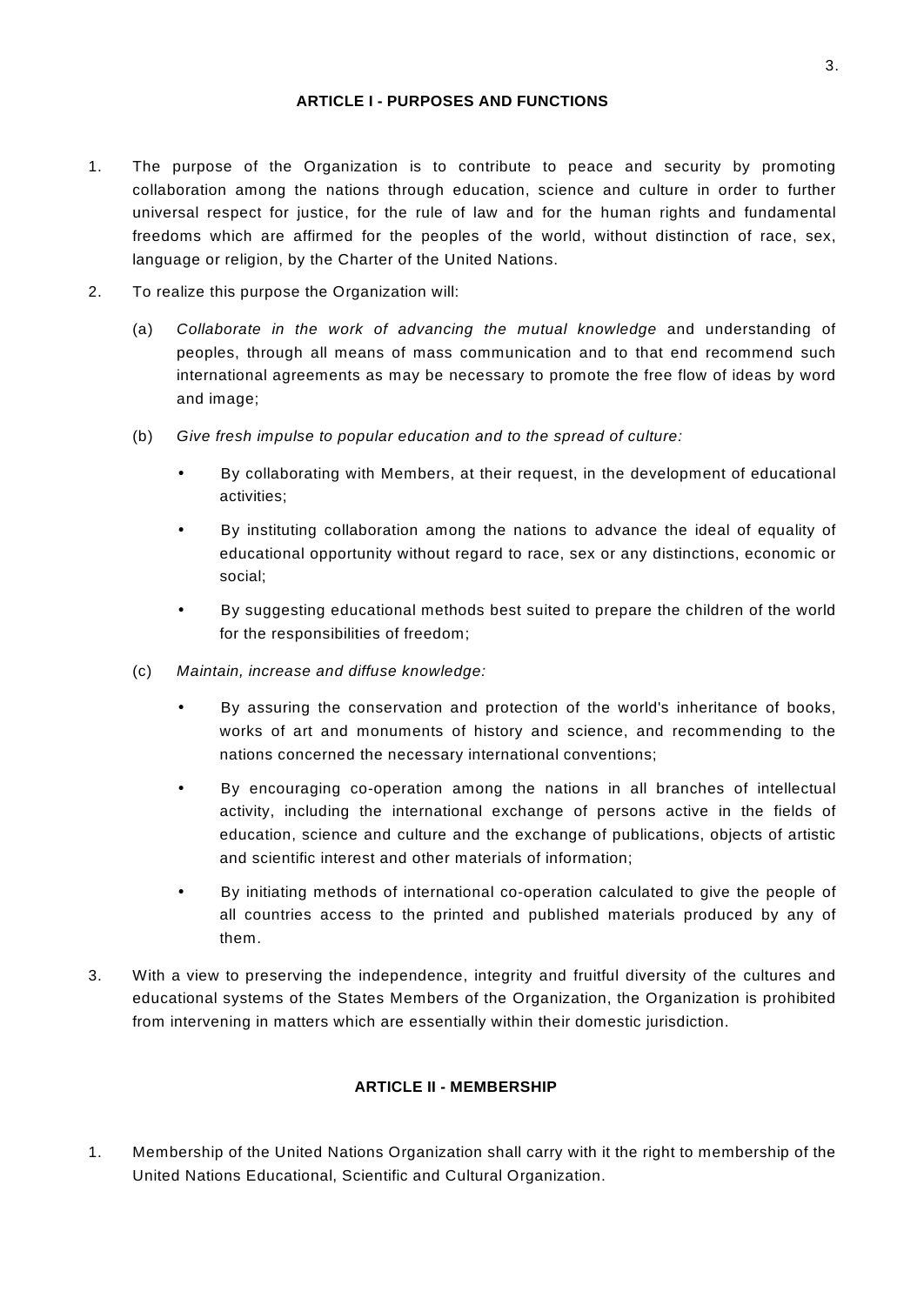- <span id="page-3-0"></span>2. Subject to the conditions of the Agreement between this Organization and the United Nations Organization, approved pursuant to Article X of this Constitution, States not Members of the United Nations Organization may be admitted to membership of the Organization, upon recommendation of the Executive Board, by a two thirds majority vote of the General Conference.
- 3. Territories or groups of territories which are not responsible for the conduct of their international relations may be admitted as Associate Members by the General Conference by a two-thirds majority of Members present and voting, upon application made on behalf of such territory or group of territories by the Member or other authority having responsibility for their international relations. The nature and extent of the rights and obligations of Associate Members shall be determined by the General Conference.<sup>1</sup>
- 4. Members of the Organization which are suspended from the exercise of the rights and privileges of membership of the United Nations Organization shall, upon the request of the latter, be suspended from the rights and privileges of this Organization.
- 5. Members of the Organization which are expelled from the United Nations Organization shall automatically cease to be Members of this Organization.
- 6. Any Member State or Associate Member of the Organization may withdraw from the Organization by notice addressed to the Director General. Such notice shall take effect on 31 December of the year following that during which the notice was given. No such withdrawal shall affect the financial obligations owed to the Organization at the date the withdrawal takes effect. Notice of withdrawal by an Associate Member shall be given on its behalf by the Member State or other authority having responsibility for its international relations.<sup>2</sup>

## **ARTICLE III - ORGANS**

The Organization shall include a General Conference, an Executive Board and a Secretariat.

*The General Conference* ,

l

*Having examined* document 28 C/30 and *taken note* of the Report of the Legal Committee (28 C/136),

- 1. *Decides* to amend Article II, paragraph 6, of the Constitution as follows: '6. Any Member State or Associate Member of the Organization may withdraw from the Organization by notice addressed to the Director-General. The withdrawal take effect twenty-four months after its notification to the Director-General. No such withdrawal shall affect the financial obligations of the State concerned to the Organization on the date the withdrawal takes effect. Notice of withdrawal by an Associate Member shall be given on its behalf by the Member State or the authority having responsibility for its international relations.';
- 2. *Decides* to add a new paragraph 3 to article IX of the constitution reading as follows (the present paragraph 3 becoming paragraph 4): 'The financial period shall be two consecutive calendar years, unless otherwise decided by the General Conference. The financial contribution of each Member Sate or Associate Member is due for the whole financial period and is payable by calendar year. However, the contribution of a Member State or an Associate Member having exercised its right of withdrawal according to Article II, paragraph 6, shall be calculated, for the year during which the withdrawal takes effect, on a pro rata basis covering the period of its membership in the Organization.';
- 3. *Considers* that the above-mentioned amendments involve new obligations for Member States and that, consequently, these amendments shall only come into force after having been accepted by two thirds of the Member States, in accordance with the provisions of Article XIII, paragraph 1, of the Constitution.

<sup>1</sup>Paragraph adopted by the General Conference at its sixth session (1951) (6 C/Resolutions).

Paragraph adopted by the General Conference at its eighth session (1954) (8 C/Resolutions). At its twentyeighth session (1995), the General Conference adopted resolution 20.1 (28 C/Resolutions, p.117), concerning the amendment of this provision and of article IX (new paragraph 3), Which is worded as follows: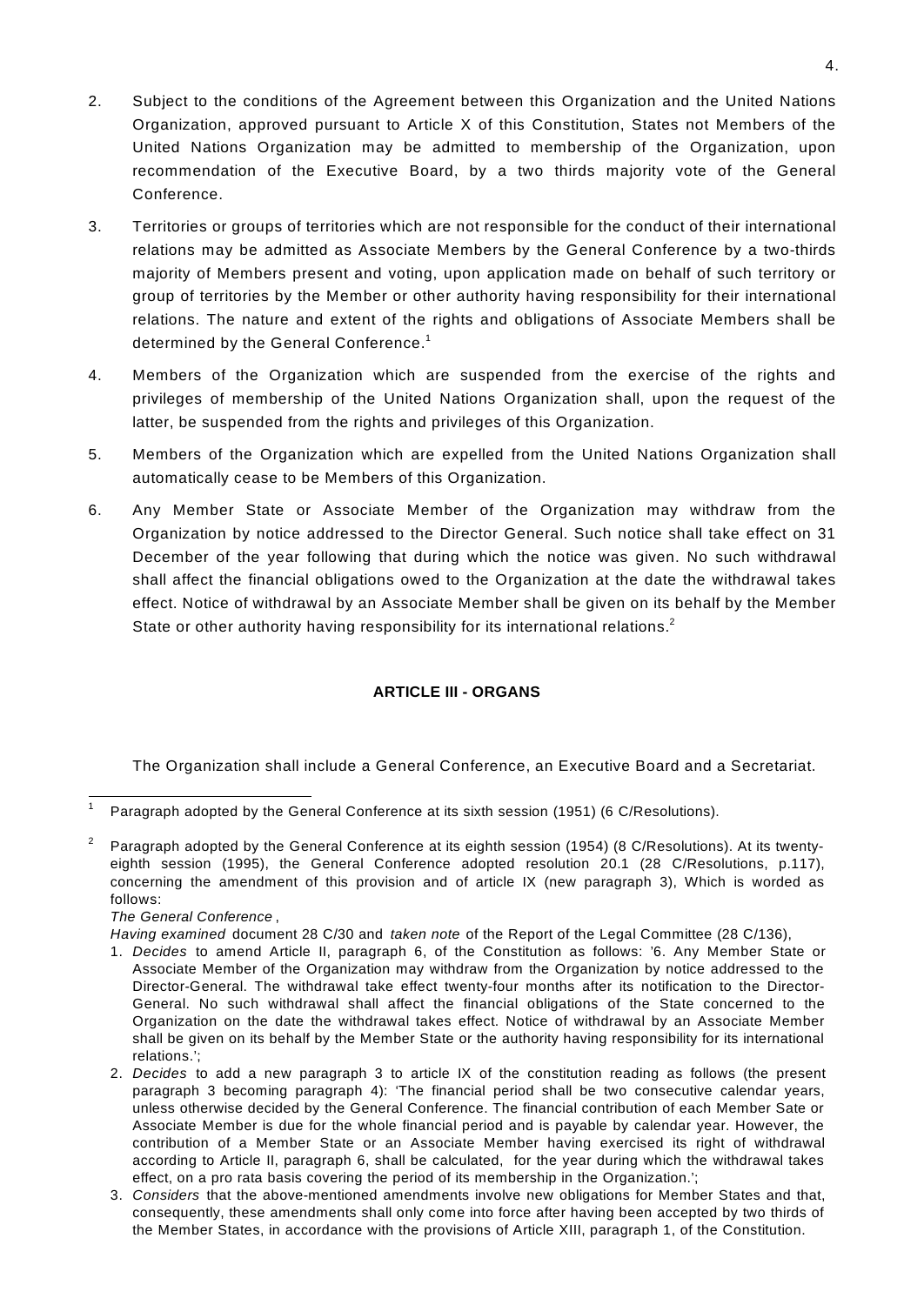#### **ARTICLE IV - THE GENERAL CONFERENCE**

#### <span id="page-4-0"></span>**A. Composition** <sup>3</sup>

1. The General Conference shall consist of the representatives of the States Members of the Organization. The Government of each Member State shall appoint not more than five delegates, who shall be selected after consultation with the National Commission, if established, or with educational, scientific and cultural bodies.

#### **B. Functions**

l

- 2. The General Conference shall determine the policies and the main lines of work of the Organization. It shall take decisions on programmes submitted to it by the Executive Board.<sup>4</sup>
- 3. The General Conference shall, when it deems desirable and in accordance with the regulations to be made by it, summon international conferences of States on education, the sciences and humanities or the dissemination of knowledge; non-governmental conferences on the same subjects may be summoned by the General Conference or by the Executive Board in accordance with such regulations.<sup>5</sup>
- 4. The General Conference shall, in adopting proposals for submission to the Member States, distinguish between recommendations and international conventions submitted for their approval. In the former case a majority vote shall suffice; in the latter case a two-thirds majority shall be required. Each of the Member States shall submit recommendations or conventions to its competent authorities within a period of one year from the close of the session of the General Conference at which they were adopted.
- 5. Subject to the provisions of Article V, paragraph 6 (c), the General Conference shall advise the United Nations Organization on the educational, scientific and cultural aspects of matters of concern to the latter, in accordance with the terms and procedure agreed upon between the appropriate authorities of the two Organizations.<sup>6</sup>
- 6. The General Conference shall receive and consider the reports sent to the Organization by Member States on the action taken upon the recommendations and conventions referred to in paragraph 4 above or, if it so decides, analytical summaries of these reports.<sup>7</sup>

<sup>3</sup>Article IV previously contained a paragraph F.15 which was inserted as a transitional provision by the General Conference at its twentieth session (1978) (20 C/Resolutions) and was deleted by the General Conference at its twenty-fourth session (1987) (24 C/Resolutions).

<sup>4</sup>Paragraph amended by the General Conference at its seventh session (1952) (7 C/Resolutions).

 $5$  Paragraph amended by the General Conference at its seventh session (1952) (7 C/Resolutions,).

 $6$  Paragraph amended by the General Conference at its seventh session (1952) (7 C/Resolutions).

Paragraph amended by the General Conference at its seventee nth session (1972) (17 C/Resolutions).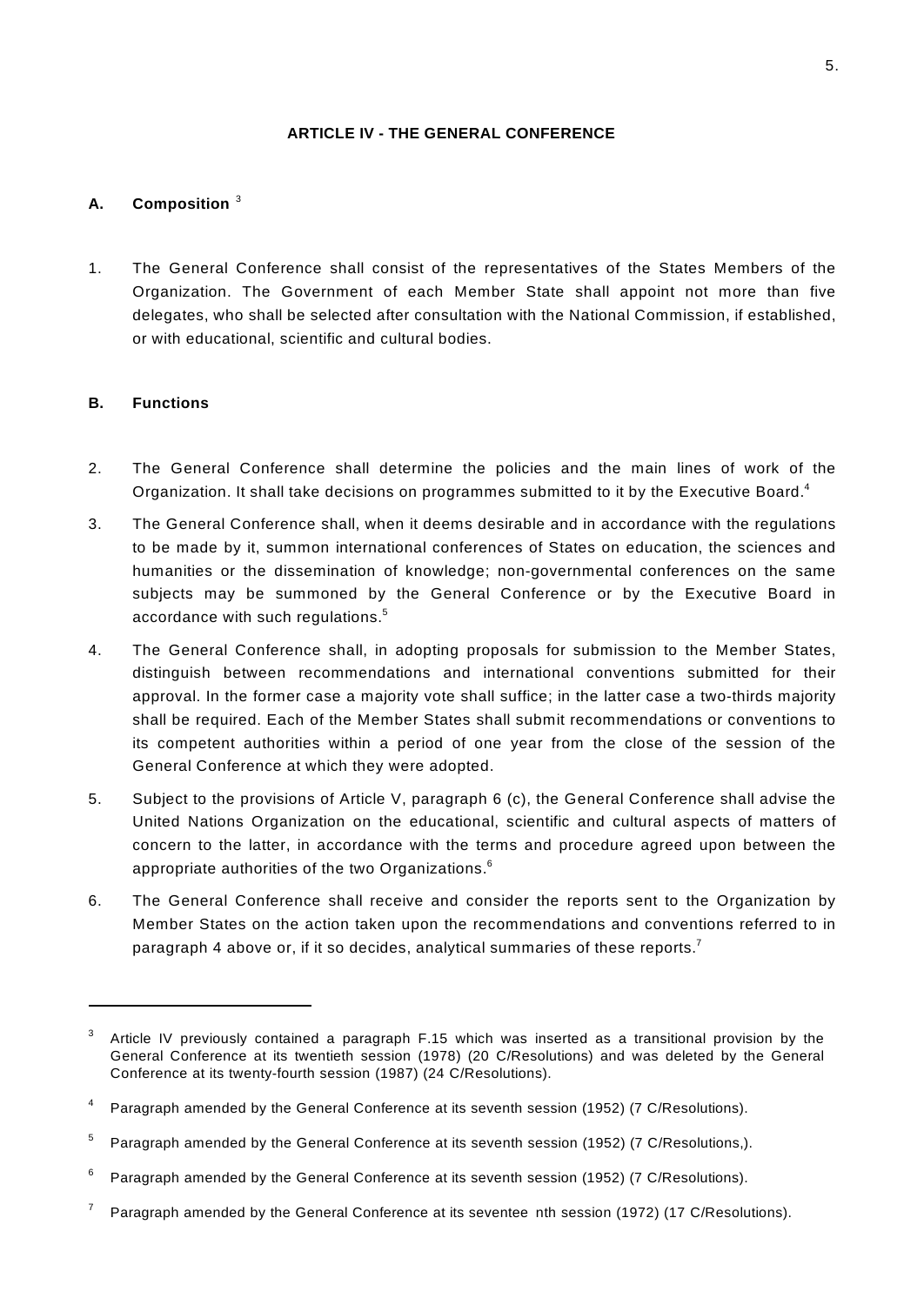7. The General Conference shall elect the members of the Executive Board and, on the recommendation of the Board, shall appoint the Director-General.

## **C. Voting**

- 8. (a) Each Member State shall have one vote in the General Conference. Decisions shall be made by a simple majority except in cases in which a two-thirds majority is required by the provisions of this Constitution, $8$  or the Rules of Procedure of the General Conference. $9$  A majority shall be a majority of the Members present and voting.<sup>10</sup>
	- (b) A Member State shall have no vote in the General Conference if the total amount of contributions due from it exceeds the total amount of contributions payable by it for the current year and the immediately preceding calendar year.<sup>11</sup>
	- (c) The General Conference may nevertheless permit such a Member State to vote, if it is satisfied that failure to pay is due to conditions beyond the control of the Member State.<sup>12</sup>

## **D. Procedure**

- 9. (a) The General Conference shall meet in ordinary session every two years. It may meet in extraordinary session if it decides to do so itself or if summoned by the Executive Board, or on the demand of at least one third of the Member States.<sup>13</sup>
	- (b) At each session the location of its next ordinary session shall be designated by the General Conference. The location of an extraordinary session shall be decided by the General Conference if the session is summoned by it, or otherwise by the Executive Board.
- 10. The General Conference shall adopt its own rules of procedure. It shall at each session elect a President and other officers.<sup>14</sup>

- <sup>12</sup> Subparagraphs adopted by the General Conference at its fourth session (1949) (4 C/Resolutio ns) and amended by the General Conference at its twenty-fifth session (1989) (25 C/Resolutions).
- $13$  Subparagraphs (a) and (b) amended by the General Conference at its third (1948) and seventh (1952) sessions (3 C/110 and 7C/Resolutions).

l These provisions are the following: Articles 11.2 (admission of new Member States which are not Members of the United Nations, on the recommendation of the Executive Board); 11.3 (admission of Associate Members); IV.4 (adoption of international conventions submitted for approval of Member States); IV.13 (admission of observers of non-governmental or semi-governmental organizations); XIII.l (amendments to the Constitution); XIII.2 (adoption of regulations governing the procedure for amendments of the Constitution).

 $9$  See Rule 81, paragraph 2, of the Rules of Procedure of the General Conference.

 $10$  Subparagraph amended by the General Conference at its tenth session (1958) (10 C/Resolutions).

<sup>&</sup>lt;sup>11</sup> Subparagraph adopted by the General Conference at its fourth session (1949) and amended at its sixth (1951) and seventh (1952) (4 C/Resolutions; 6 C/Resolutions and 7 C/Resolutions).

<sup>&</sup>lt;sup>14</sup> Paragraph amended by the General Conference at its second session (1947) (2 C/132).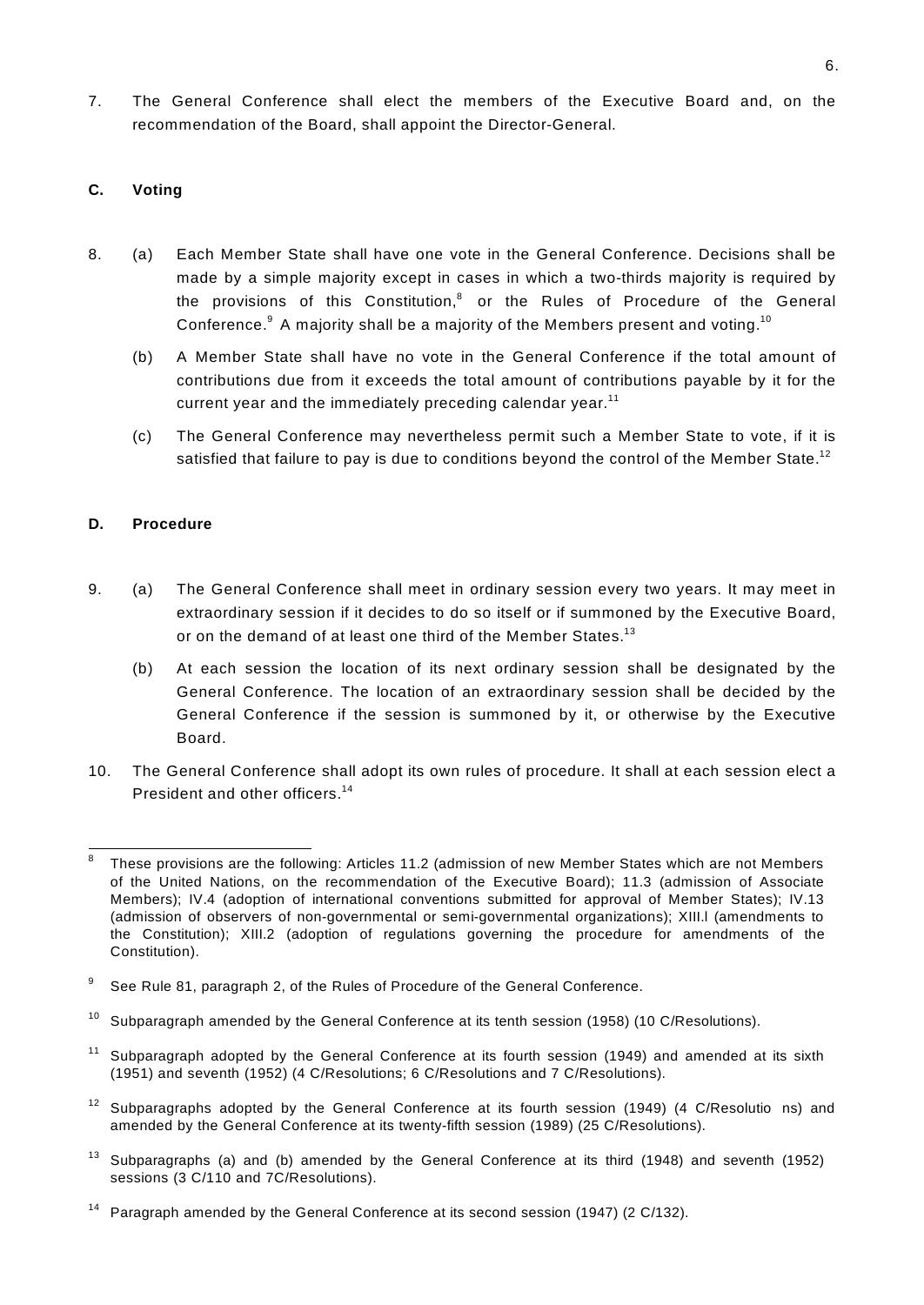- <span id="page-6-0"></span>11. The General Conference shall set up special and technical committees and such other subsidiary organs as may be necessary for its purposes.<sup>15</sup>
- 12. The General Conference shall cause arrangements to be made for public access to meetings, subject to such regulations as it shall prescribe.

## **E. Observers**

- 13. The General Conference, on the recommendation of the Executive Board and by a two-thirds majority may, subject to its rules of procedure, invite as observers at specified sessions of the Conference or of its commissions representatives of international organizations, such as those referred to in Article XI, paragraph 4.
- 14. When consultative arrangements have been approved by the Executive Board for such international non-governmental or semi-governmental organizations in the manner provided in Article XI, paragraph 4, those organizations shall be invited to send observers to sessions of the General Conference and its commissions.<sup>16</sup>

## **ARTICLE V - EXECUTIVE BOARD**

## **A. Composition** <sup>17</sup>

l

- 1. (a) The Executive Board shall be elected by the General Conference and it shall consist of fifty-eight Member States. The President of the General Conference shall sit *ex officio* in an advisory capacity on the Executive Board.<sup>18</sup>
	- (b) Elected States Members of the Executive Board are hereinafter referred to as 'Members' of the Executive Board.
- 2. (a) Each Member of the Executive Board shall appoint one representative. It may also appoint alternates.
	- (b) In selecting its representative on the Executive Board, the Member of the Executive Board shall endeavour to appoint a person qualified in one or more of the fields of competence of UNESCO and with the necessary experience and capacity to fulfil the administrative and executive duties of the Board.

<sup>&</sup>lt;sup>15</sup> Paragraph amended by the General Conference at its twenty-fifth session (1989) (25 C/Resolutions).

<sup>&</sup>lt;sup>16</sup> Paragraph adopted by the General Conference at its third session (1948) (3 C/110 ).

<sup>&</sup>lt;sup>17</sup> Text revised by the General Conference at its twenty-sixth session (1991) and twenty-seventh session (1993) (26 C/Resolutions and 27 C/Resolutions). Previously, paragraph l(a) had been amended by the General Conference at its seventh (1952), eighth (1954), ninth (1956), twelfth (1962), fifteenth (1968), seventeenth (1972), nineteenth (1976), twenty-first (1980) and twenty-fifth (1989) sessions (7 C/Resolutions; 8 C/Resolutions; 9 C/Resolutions; 12 C/Resolutions; 15 C/Resolutions; 17 C/Resolutions; 19 C/Resolutions; 21 C/Resolutions; 25 C/Resolutions).

<sup>&</sup>lt;sup>18</sup> Paragraph 1(a) amended by the General Conference at its twenty-fifth session (1995) (28/C Resolutions).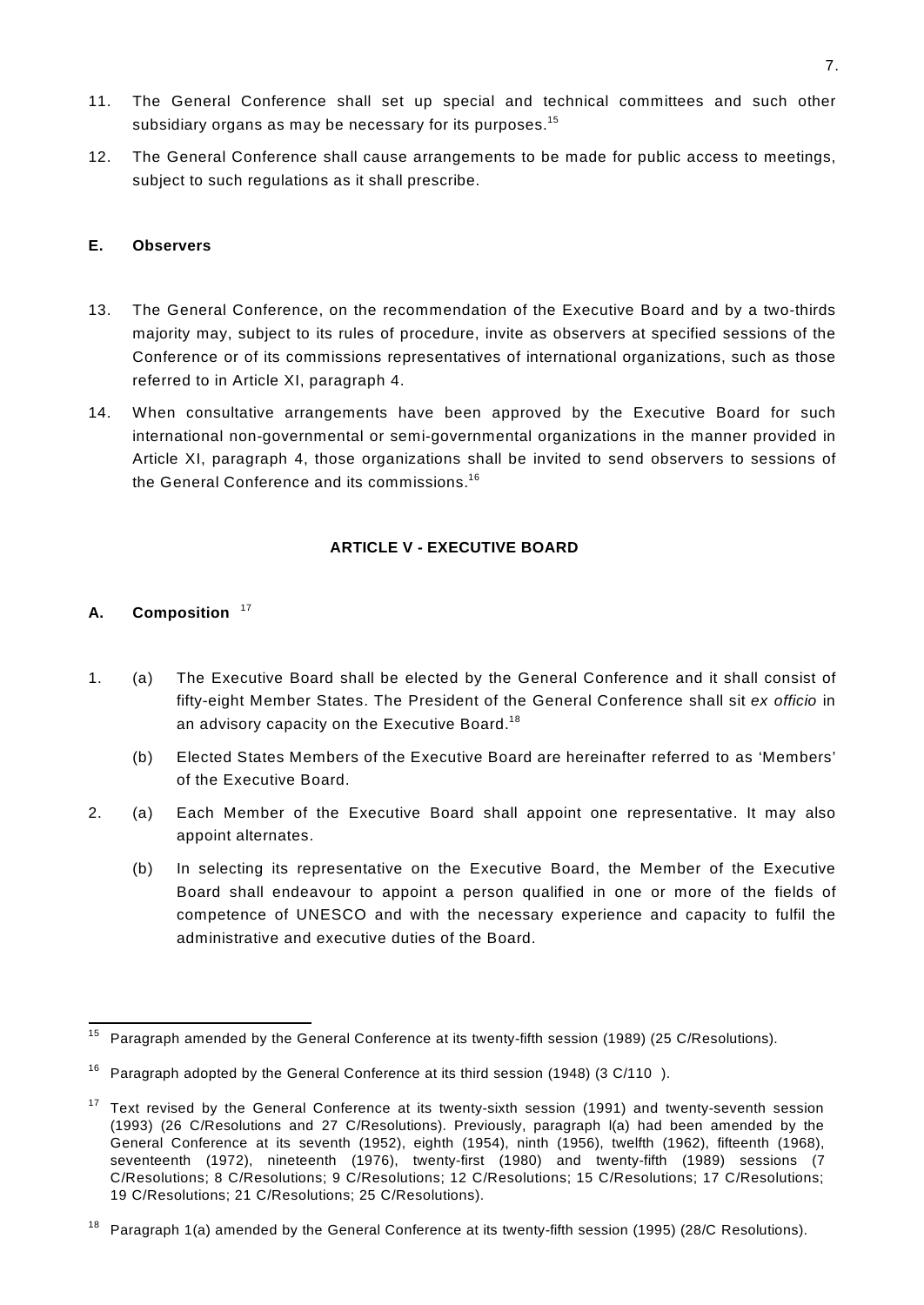Bearing in mind the importance of continuity, each representative shall be appointed for the duration of the term of the elected Member of the Executive Board, unless exceptional circumstances warrant his replacement. The alternates appointed by each Member of the Executive Board shall act in the absence of its representative in all his functions.

- 3. In electing Members to the Executive Board, the General Conference shall have regard to the diversity of cultures and a balanced geographical distribution.
- 4. (a) Members of the Executive Board shall serve from the close of the General Conference which elected them until the close of the second ordinary session of the General Conference following that election. The General Conference shall, at each of its ordinary sessions, elect the number of Members of the Executive Board required to fill vacancies occurring at the end of the session.
	- (b) Members of the Executive Board are eligible for re-election. Re-elected Members of the Executive Board shall endeavour to change their representatives on the Board.
- 5. In the event of the withdrawal from the Organization of a Member of the Executive Board, its term of office shall be terminated on the date when the withdrawal becomes effective.

#### **B. Functions**

- 6. (a) The Executive Board shall prepare the agenda for the General Conference. It shall examine the programme of work for the Organization and corresponding budget estimates submitted to it by the Director General in accordance with paragraph 3 of Article VI and shall submit them with such recommendations as it considers desirable to the General Conference.<sup>19</sup>
	- (b) The Executive Board**,** acting under the authority of the General Conference, shall be responsible for the execution of the programme adopted by the Conference. In accordance with the decisions of the General Conference and having regard to circumstances arising between two ordinary sessions, the Executive Board shall take all necessary measures to ensure the effective and rational execution of the programme by the Director General.
	- (c) Between ordinary sessions of the General Conference, the Board may discharge the functions of adviser to the United Nations, set forth in Article IV, paragraph 5, whenever the problem upon which advice is sought has already been dealt with in principle by the Conference, or when the solution is implicit in decisions of the Conference.
- 7. The Executive Board shall recommend to the General Conference the admission of new Members to the Organization.
- 8. Subject to decisions of the General Conference, the Executive Board shall adopt its own rules of procedure. It shall elect its officers from among its members.

<sup>19</sup> <sup>19</sup>Subparagraphs (a), (b) and (c) amended by the General Conference at its seventh session (1952) (7 C/Resolutions).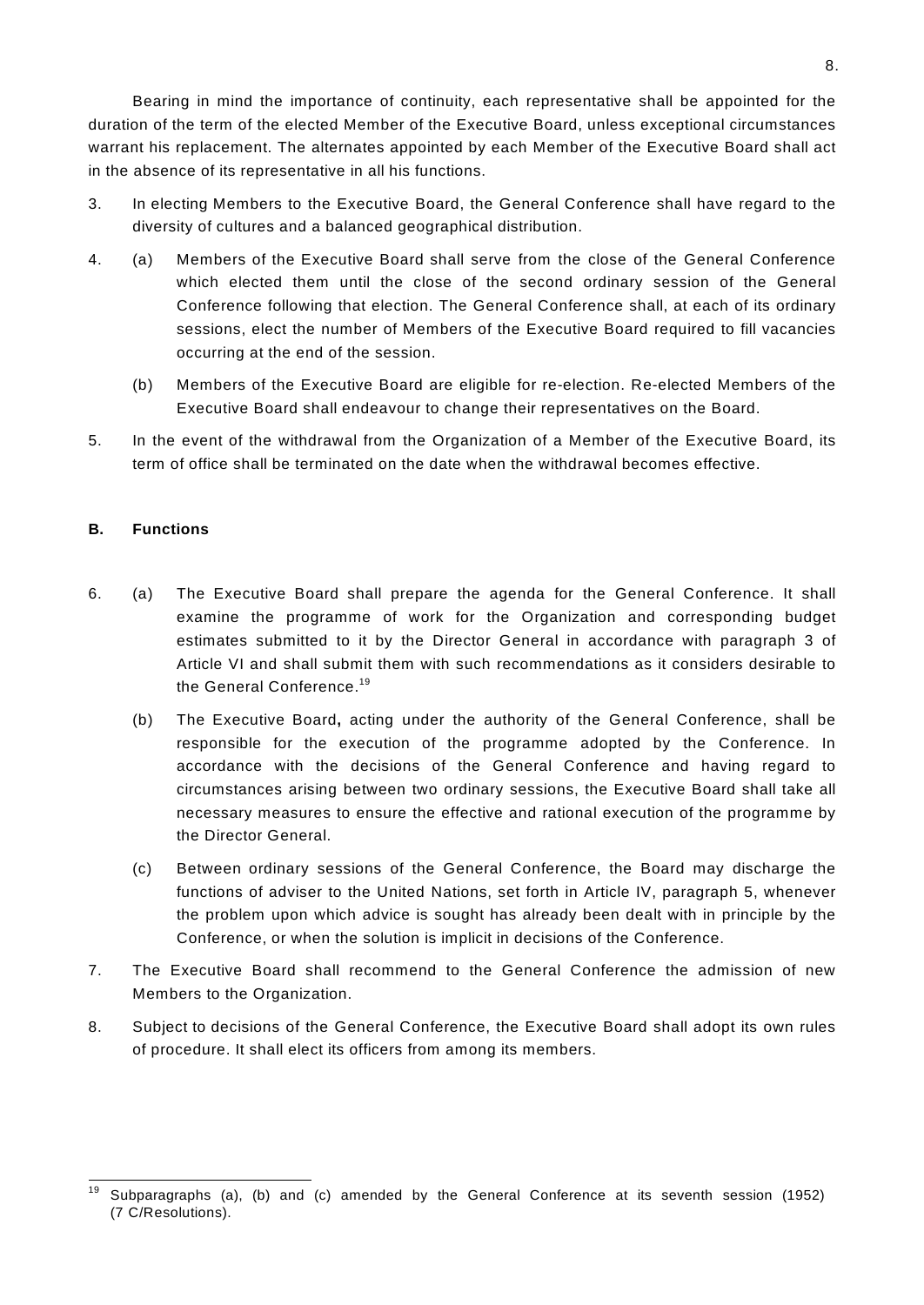- <span id="page-8-0"></span>9. The Executive Board shall meet in regular session at least four times during a biennium and may meet in special session if convoked by the Chairman on his initiative or upon the request of six members of the Executive Board.<sup>20</sup>
- 10. The Chairman of the Executive Board shall present, on behalf of the Board, to the General Conference at each ordinary session, with or without comments, the reports on the activities of the Organization which the Director-General is required to prepare in accordance with the provisions of Article VI.3(b). $21$
- 11. The Executive Board shall make all necessary arrangements to consult the representatives of international organizations or qualified persons concerned with questions within its competence.
- 12. Between sessions of the General Conference, the Executive Board may request advisory opinions from the International Court of Justice on legal questions arising within the field of the Organization's activities.<sup>22</sup>
- 13. The Executive Board shall also exercise the powers delegated to it by the General Conference on behalf of the Conference as a whole.<sup>23</sup>

## **ARTICLE VI - SECRETARIAT** <sup>24</sup>

- 1. The Secretariat shall consist of a Director-General and such staff as may be required.
- 2. The Director General shall be nominated by the Executive Board and appointed by the General Conference for a period of six years, under such conditions as the Conference may approve. The Director General may be appointed for a further term of six years but shall not be eligible for reappointment for a subsequent term.

The Director General shall be the chief administrative officer of the Organization.<sup>25</sup>

3. (a) The Director General, or a deputy designated by him, shall participate, without the right to vote, in all meetings of the General Conference, of the Executive Board, and of the Committees of the Organization. He shall formulate proposals for appropriate action by the Conference and the Board, and shall prepare for submission to the Board a draft programme of work for the Organization with corresponding budget estimates.<sup>26</sup>

- <sup>22</sup> Paragraph adopted by the General Conference at its seventh session (1952) (7 C/Resolutions).
- <sup>23</sup> Paragraph amended by the General Conference at its eighth (1954) and twenty-sixth (1991) sessions (8 C/Resolutions; 26 C/Resolutions).
- <sup>24</sup> Article VI previously contained a paragraph 7 which was inserted as a transitional provision by the General Conference at its twentieth session (1978) (20 C/Resolutions, p. 161) and was deleted by the General Conference at its twenty-fourth session (1987) (24 C/Resolutions).
- $25$  Paragraph amended by the General Conference at its twenty-fifth session ( 1989 25 C/Resolutions).
- $26$  Subparagraph amended by the General Conference at its seventh session (1952) (7 C/Resolutions).

l  $^{20}$  Paragraph amended by the General Conference at its twenty-sixth session (1991) and twenty-seventh session (1993) (26 C/Resolutions; 27 C/Resolutions).

 $21$  Paragraph amended by the General Conference at its seventh (1952) and eighth (1954) sessions (7 C/Resolutions and 8 C/Resolutions).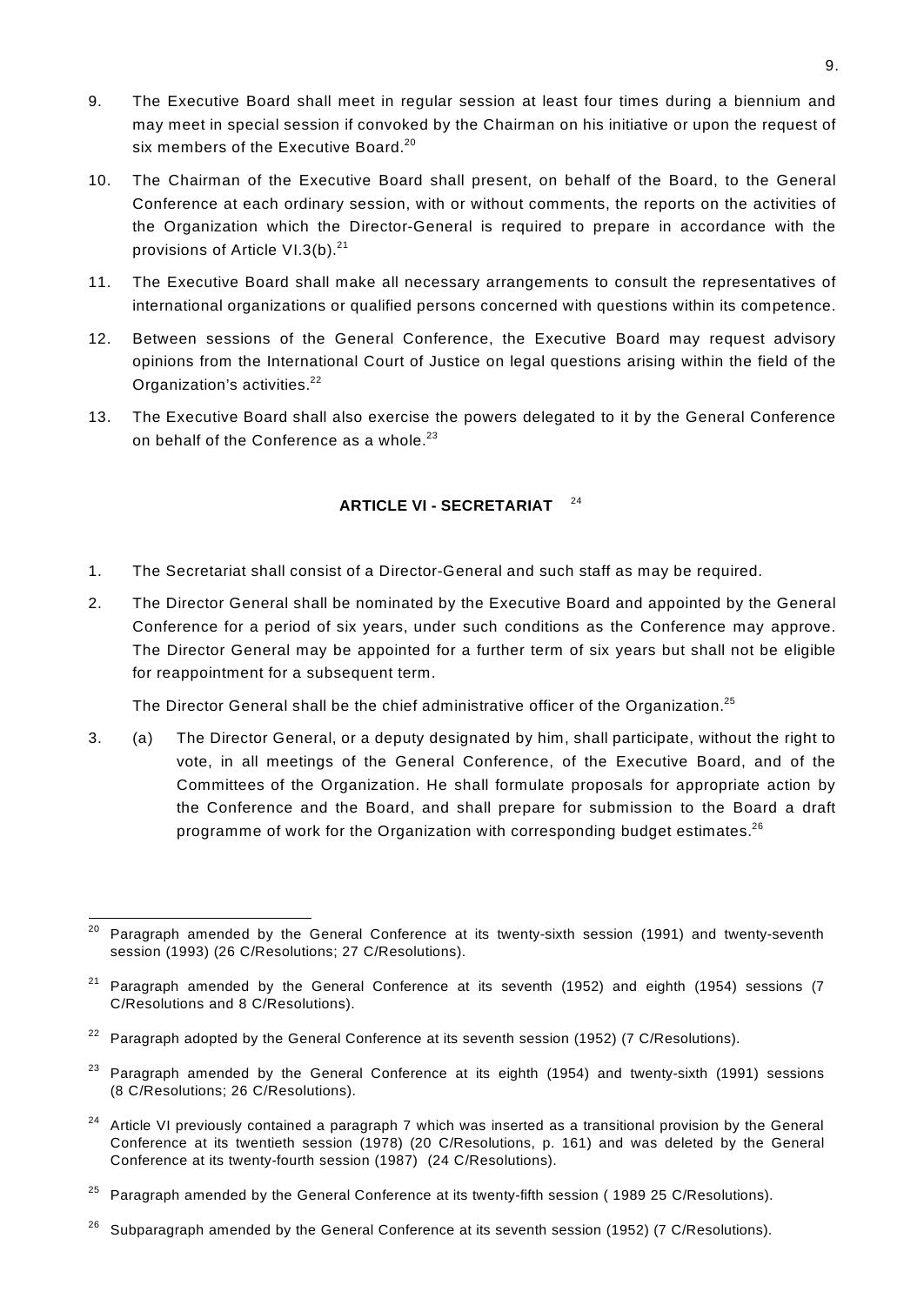- <span id="page-9-0"></span>(b) The Director General shall prepare and communicate to Member States and to the Executive Board periodical reports on the activities of the Organization. The General Conference shall determine the periods to be covered by these reports.<sup>27</sup>
- 4. The Director General shall appoint the staff of the Secretariat in accordance with staff regulations to be approved by the General Conference. Subject to the paramount consideration of securing the highest standards of integrity, efficiency and technical competence, appointment to the staff shall be on as wide a geographical basis as possible.
- 5. The responsibilities of the Director-General and of the staff shall be exclusively international in character. In the discharge of their duties they shall not seek or receive instructions from any government or from any authority external to the Organization. They shall refrain from any action which might prejudice their positions as international officials. Each State Member of the Organization undertakes to respect the international character of the responsibilities of the Director General and the staff, and not to seek to influence them in the discharge of their duties.
- 6. Nothing in this Article shall preclude the Organization from entering into special arrangements within the United Nations Organization for common services and staff and for the interchange of personnel.

## **ARTICLE VII - NATIONAL CO-OPERATING BODIES**

- 1. Each Member State shall make such arrangements as suit its particular conditions for the purpose of associating its principal bodies interested in educational, scientific and cultural matters with the work of the Organization, preferably by the formation of a National Commission broadly representative of the government and such bodies.
- 2. National Commissions or National Co-operating Bodies, where they exist, shall act in an advisory capacity to their respective delegations to the General Conference, to the representatives and alternates of their countries on the Executive Board and to their Governments in matters relating to the Organization and shall function as agencies of liaison in all matters of interest to it.<sup>28</sup>
- 3. The Organization may, on the request of a Member State, delegate, either temporarily or permanently, a member of its Secretariat to serve on the National Commission of that State, in order to assist in the development of its work.

l

<sup>&</sup>lt;sup>27</sup> Subparagraph adopted by the General Conference at its eighth session (1954) (8 C/Resolutions).

<sup>&</sup>lt;sup>28</sup> Paragraph amended by the General Conference at its twenty-sixth session (1991) (26 C/Resolutions).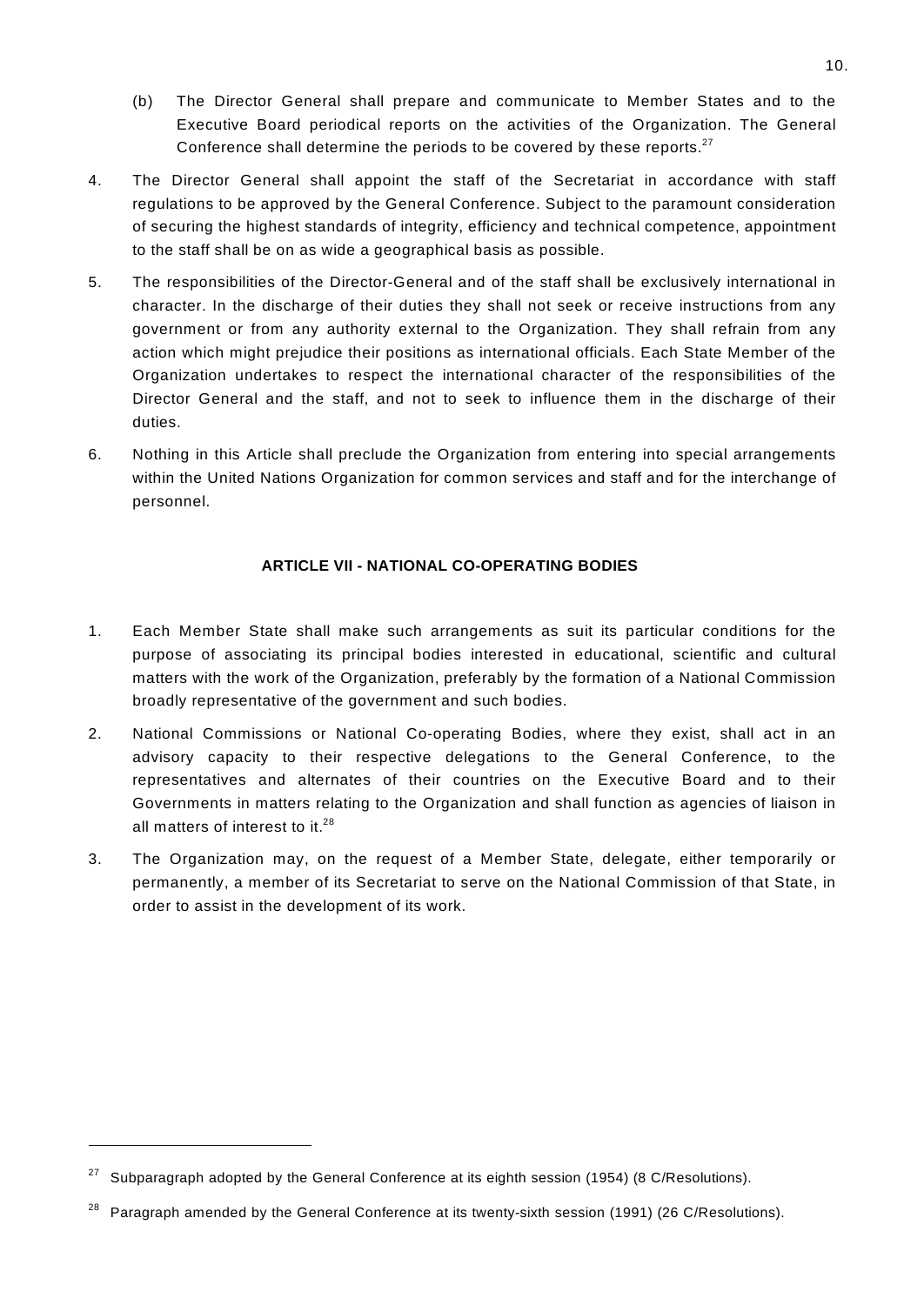## **ARTICLE VIII - REPORTS BY MEMBER STATES**

<span id="page-10-0"></span>Each Member State shall submit to the Organization, at such times and in such manner as shall be determined by the General Conference, reports on the laws, regulations and statistics relating to its educational, scientific and cultural institutions and activities, and on the action taken upon the recommendations and conventions referred to in Article IV, paragraph  $4.^{29}$ 

## **ARTICLE IX - BUDGET**

- 1. The budget shall be administered by the Organization.
- 2. The General Conference shall approve and give final effect to the budget and to the apportionment of financial responsibility among the States Members of the Organization subject to such arrangement with the United Nations as may be provided in the agreement to be entered into pursuant to Article X.
- 3. The Director-General may accept voluntary contributions, gifts, bequests and subventions directly from governments, public and private institutions, associations and private persons, subject to the conditions specified in the Financial Regulations.<sup>30</sup>

## **ARTICLE X - RELATIONS WITH THE UNITED NATIONS ORGANIZATION**

This Organization shall be brought into relation with the United Nations Organization, as soon as practicable, as one of the Specialized Agencies referred to in Article 57 of the Charter of the United Nations. This relationship shall be effected through an agreement with the United Nations Organization under Article 63 of the Charter, which agreement shall be subject to the approval of the General Conference of this Organization. The agreement shall provide for effective co-operation between the two Organizations in the pursuit of their common purposes, and at the same time shall recognize the autonomy of this Organization, within the fields of its competence as defined in this Constitution. Such agreement may, among other matters, provide for the approval and financing of the budget of the Organization by the General Assembly of the United Nations.

## **ARTICLE XI - RELATIONS WITH OTHER SPECIALIZED INTERNATIONAL ORGANIZATIONS AND AGENCIES**

1. This Organization may co-operate with other specialized intergovernmental organizations and agencies whose interests and activities are related to its purposes. To this end the Director General, acting under the general authority of the Executive Board, may establish effective working relationships with such organizations and agencies and establish such joint committees as may be necessary to assure effective co-operation. Any formal arrangements entered into with such organizations or agencies shall be subject to the approval of the Executive Board.

<sup>29</sup> Article amended by the General Conference at its sev enteenth session (1972) (17 C/Resolutions).

 $30$  Paragraph amended by the General Conference at its twenty-fifth session (1989) (25 C/Resolutions).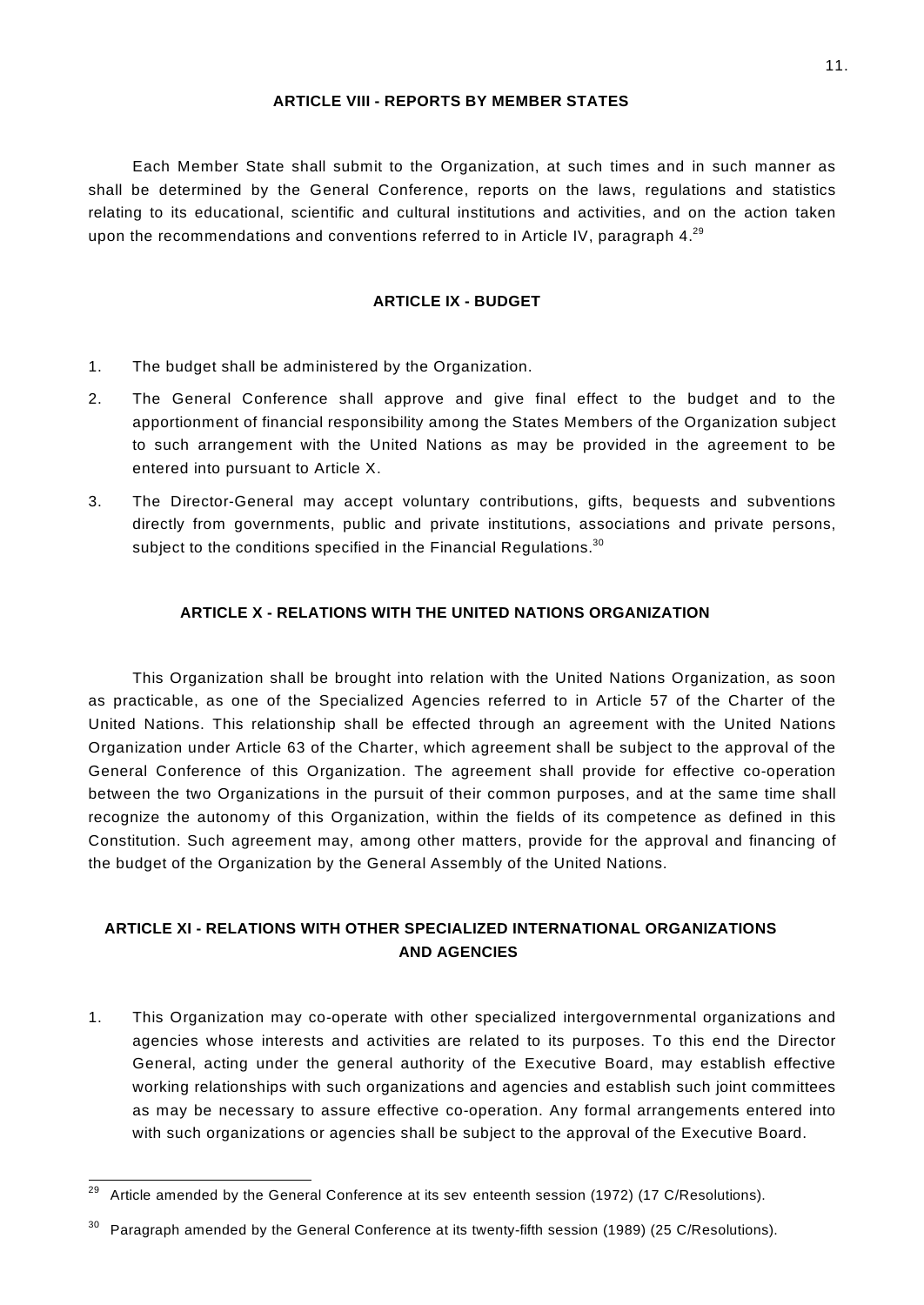- <span id="page-11-0"></span>2. Whenever the General Conference of this Organization and the competent authorities of any other specialized intergovernmental organizations or agencies whose purpose and functions lie within the competence of this Organization deem it desirable to effect a transfer of their resources and activities to this Organization, the Director-General, subject to the approval of the Conference, may enter into mutually acceptable arrangements for this purpose.
- 3. This Organization may make appropriate arrangements with other intergovernmental organizations for reciprocal representation at meetings.
- 4. The United Nations Educational, Scientific and Cultural Organization may make suitable arrangements for consultation and co-operation with non-governmental international organizations concerned with matters within its competence, and may invite them to undertake specific tasks. Such co-operation may also include appropriate participation by representatives of such organizations on advisory committees set up by the General Conference.

## **ARTICLE XII - LEGAL STATUS OF THE ORGANIZATION**

The provisions of Articles 104 and 105 of the Charter of the United Nations Organization<sup>31</sup> concerning the legal status of that Organization, its privileges and immunities, shall apply in the same way to this Organization.

## **ARTICLE XIII - AMENDMENTS**

- 1. Proposals for amendments to this Constitution shall become effective upon receiving the approval of the General Conference by a two-thirds majority; provided, however, that those amendments which involve fundamental alterations in the aims of the Organization or new obligations for the Member States shall require subsequent acceptance on the part of two thirds of the Member States before they come into force. The draft texts of proposed amendments shall be communicated by the Director-General to the Member States at least six months in advance of their consideration by the General Conference.
- *2.* The General Conference shall have power to adopt by a two-thirds majority rules of procedure for carrying out the provisions of this Article. $32$

l <sup>31</sup>*Article 104*

The Organization shall enjoy in the territory of each of its Members such legal capacity as may be necessary for the exercise of its functions and the fulfilment of its purposes. *Article 105*

<sup>1.</sup> The Organization shall enjoy in the territory of its Members such privileges and immunities as are necessary for the fulfilment of its purposes.

<sup>2.</sup> Representatives of the Members of the United Nations and officials of the Organization shall similarly enjoy such privileges and immunities as are necessary for the independent exercise of their functions in connection with the Organization.

<sup>&</sup>lt;sup>32</sup> See Rules 103 to 106 of the Rules of Procedure of the General Conference.